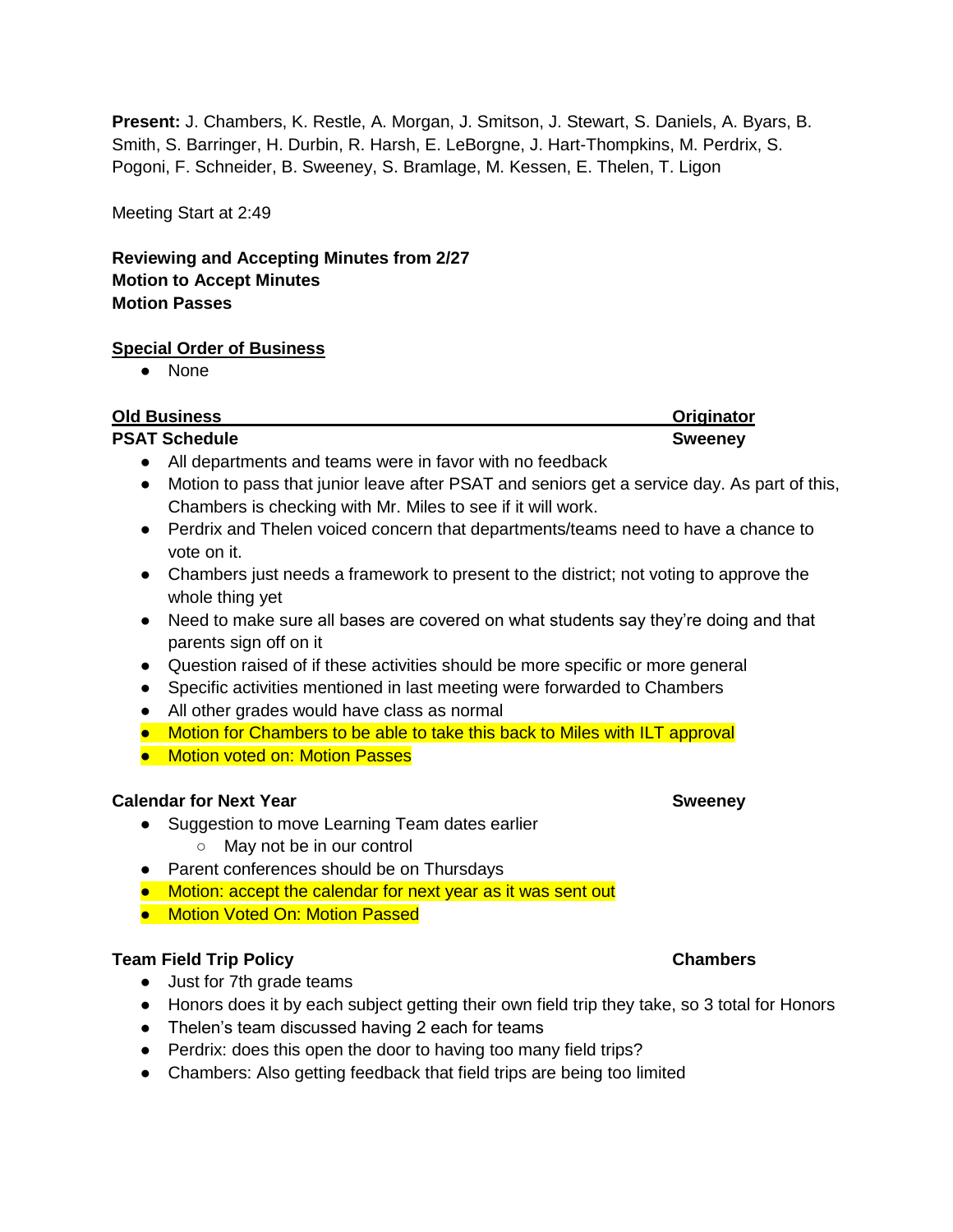- $\bullet$  English's concern is that for one field trip (going to see a play) over 3 days, it counts as 3 field trips
- Schneider: Question raised on the value of the field trips and who is evaluating it?
	- We do currently complete evaluations
	- Also trusting teacher's judgement
- Chambers: Teaming based systems could all just have 3 possible field trips
- Motion that departments discuss the proposal that all team systems (7th grade and Honors) have 3 field trips each that do not count against departments
- Motion Voted On: Motion Passed (one opposed)

# **August Building PD Days Gerth/Perdrix/Smith**

- Concern raised from teachers that there be PD planned by departments to best help departments succeed
- With Safe Schools, they do a lot of mental health training; would it be possible to allow time to focus on this?
	- Could part of the day at the start of the school year be used for this?
	- Chambers: Safe Schools is NOT actual PD. Chambers gave time for this at the start of this year to give people a chance to finish it early
		- By January, 60 people hadn't even opened it.
		- Concern over shortchanging faculty who take the time to do it vs. people who didn't even bother opening it.
	- Sweeney: Could people be told to finish this and then print and submit the certificate?
		- Chambers: Or people could complete it on their own as is expected of them.
	- Schneider: Dislikes the idea of a PD for Safe Schools, especially if it doesn't involve colleagues working together
	- Stewart: We are also working on getting more people in to speak about mental health and take time to work on that
- Monday August 12 Opening Day
- Tuesday August 13 Building PD Day (ILT Decides this)
- Wednesday August 14 PBIS and Dept of Student Services
- Thursday August 15 District Day focus on Curriculum
- Friday August 16 Teachers work in classrooms
- Disciplines adopting new materials
	- Training will take up a PD day and all four Learning Team days
	- Sweeney's concerns over how much time is dedicated to adoption of materials that don't really apply to other
- Gerth: The ILT is supposed to choose what the focus is, but the district can provide suggestions
- Schneider: We are just starting to get legs under the vertical teaming, so there is concern that it is going to be halted before it can even really start.
- Major concern over the differences in what the district is saying vs what the union is saying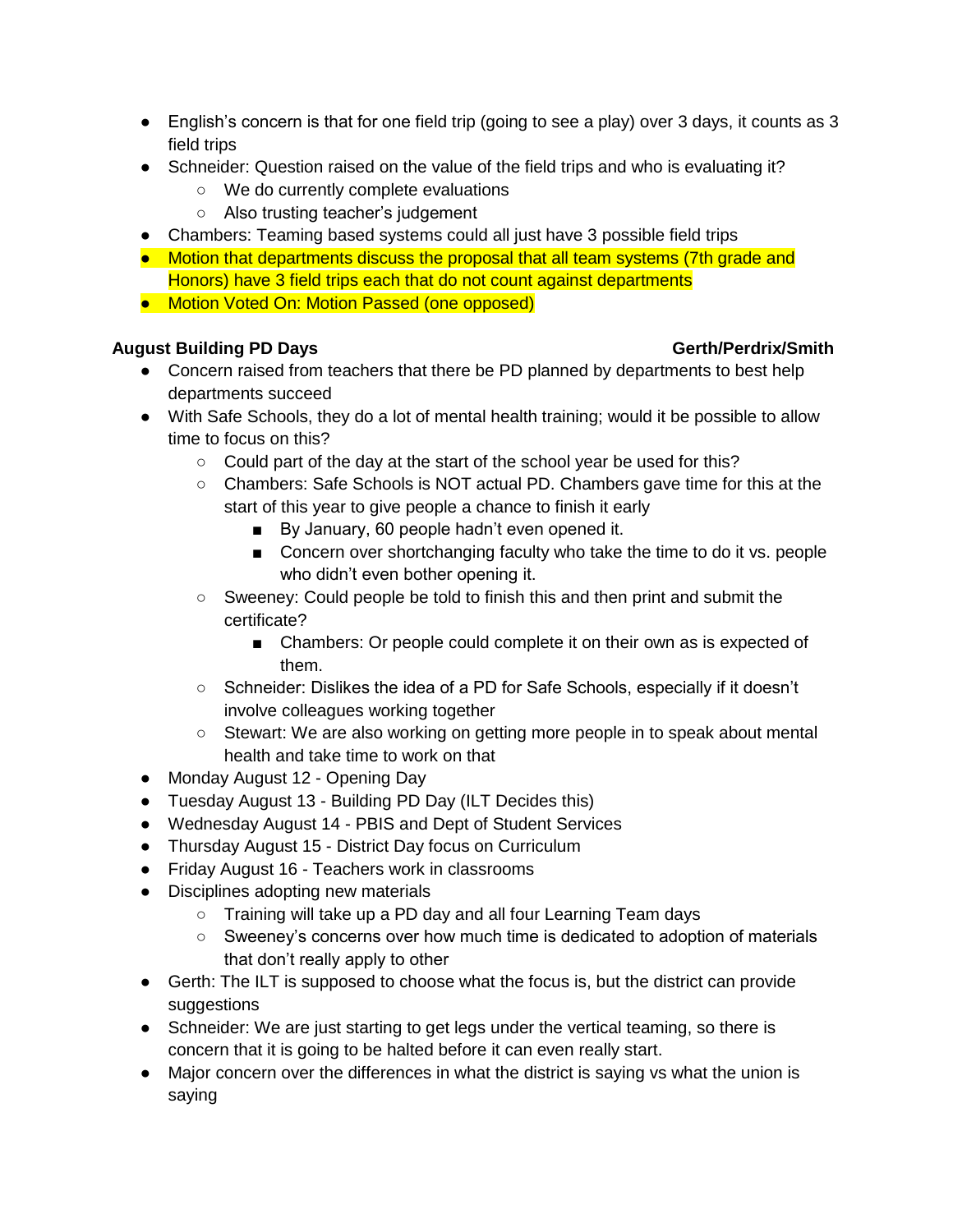- Gerth will look into clarifying with the union on what the final word is
- Gerth: The goal is to have something in place before leaving for summer
- H-T: Suggestion to bring back information on what department needs might be
- Perdrix: Concerns over how applicable district materials are to here.
	- Chambers: District is going to need intense justification of why we are separating
	- Sweeney: Can we work on this all as a school or as a group? Can help people accomplish more
- Departments and teams are going to discuss what is needed in professional development and how to improve for next year
	- Vertical teaming
	- Other ideas

# **Follow Up to Mental Health Survey Morgan**

- Morgan did not place this on agenda, so there is no follow up yet
- Sweeney: Concerns that there is
- Perdrix: Teachers like Noland are surveying students, giving feedback, and continue evaluating what can be done to help mental health
	- Not necessarily inspired by these meetings, but the topic is pushing forward
- Stewart: Common thread of feedback is possibility of alternate bell schedule
	- Has worked with Cotton and Gordon in this
	- Can bring ideas or a proposal if interested
	- Smith will place
- April 2nd: Morgan is meeting with Nancy Miller again to discuss feedback after not enough students originally answered the survey; will help determine what researchbased strategy is best for our school
- Bring Change to Mind and Eagle Buddies are starting up this year as well
- Restle: These items are also ones that could align with the long range plan and form a vision
- LeBorgne: More worthwhile to gather together for PD and talking about mental health and stress than to just do it in front of a computer
- Kessen: Students from BCTM have given feedback on classes and how to tweak work to better help students from a mental health perspective; seventh grade teams have also discussed ways to work together better to help
- Byars: Parent support is there and if there is a way they can help a big effort, they would be willing to help if they're given defined ways to help
- Morgan: Possible plan to help send out more newsletters or information on departments
- H-T: Concern raised over how much homework is given over breaks
	- Is it really a break if you're working?
	- Durbin: Even at college level, they are not releasing work over break
- Thelen: Concerns raised over mental health for staff too; needs to be addressed
	- Morgan and Smitson: Working on it. Just attended a PD on it.
- Just a discussion for now

## **Ethnic Studies AA Proposal <b>Perdrix Perdrix**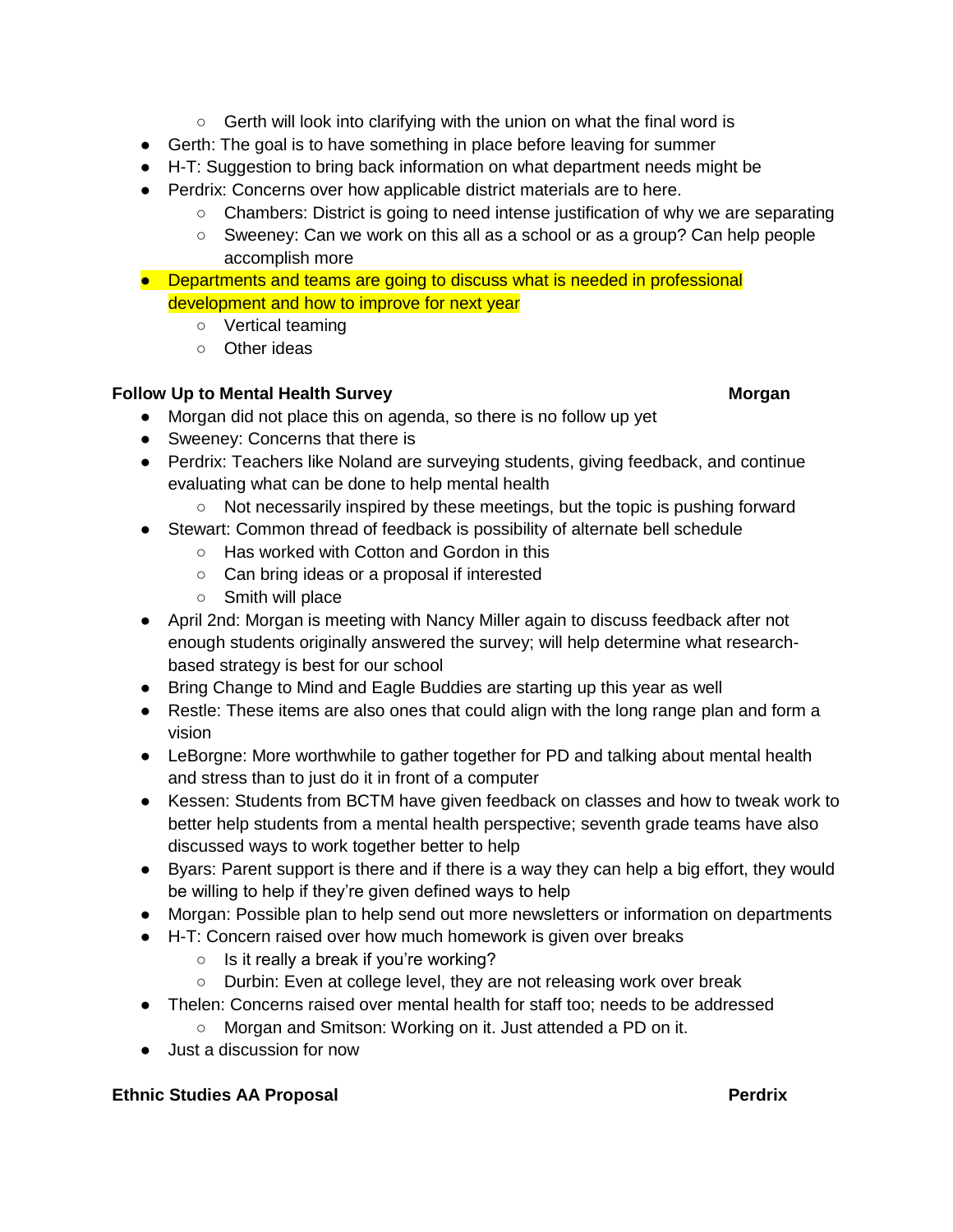- Reviewed proposal for making Ethnic Studies a AA course
- Major benefit is that it allows students to learn history through a lens other than a Eurocentric, Western one
- Proposal is that it is awarded AA status
- English and Bramlage and Kessen's teams are on board
- Harsh: Are they doing one big project each quarter or semester?
	- Also science is happy to see the change
	- Owens: Yes, there are several projects and the angle depends on the lens. There are individual college-level analyses, group presentations, big focus on collaboration
- Baringer: Are they reading things outside of class? Scholarly journals? Etc?
	- Owens: Provides all materials, including scholarly journals, so that they have a chance to stay focused on the topic and to talk about what is going on when they read heavy material
	- Students do research, but it is material around the central text
- Cabrera: Concerns over diminishing number of CP courses as we make more AA
	- Owens: Concerns over the idea that having a European class and a gendered class as AA but not wanting an ethnic one as AA sends a message that it diminishes it
	- Perdrix: This class is already at this level and operating here
	- Cabrera: If everything is AA, what is AA now?
		- CP is still an advanced class, it is not meant to be remedial
	- Owens: But students deserve to have the same credit for learning their own history
- Stewart: Concern that making Ethnic Studies AA then takes away their only option as a year long non AA or AP credit
	- Owens: They are already operating at that higher level and students who don't want to do the work are choosing not to
- H-T: Could it be possible to offer both Ethnic Studies and Ethnic Studies AA but have them in the same class?
	- Owens: Seeing more academic growth; concerned over how to offer weighted vs non-weighted credit if they are doing the same work
- Perdrix: If the goal is to improve courses, isn't that exactly what has been done?
- Schneider: Almost all other departments have college prep, AA, then AP. If this passes, SS department only has AA and AP
	- Perdrix: There are still other classes they could do. Key point at the heart of proposal is students being able to learn about their heritage and history and see the real-world side of this
- Sweeney: What is the work done outside of class? That seems to be where rigor ramps up
	- Owens: They bring in information to discuss in class; not so much specific homework assignments, does not think students need to have homework for it to be rigorous
- **Clarifications**